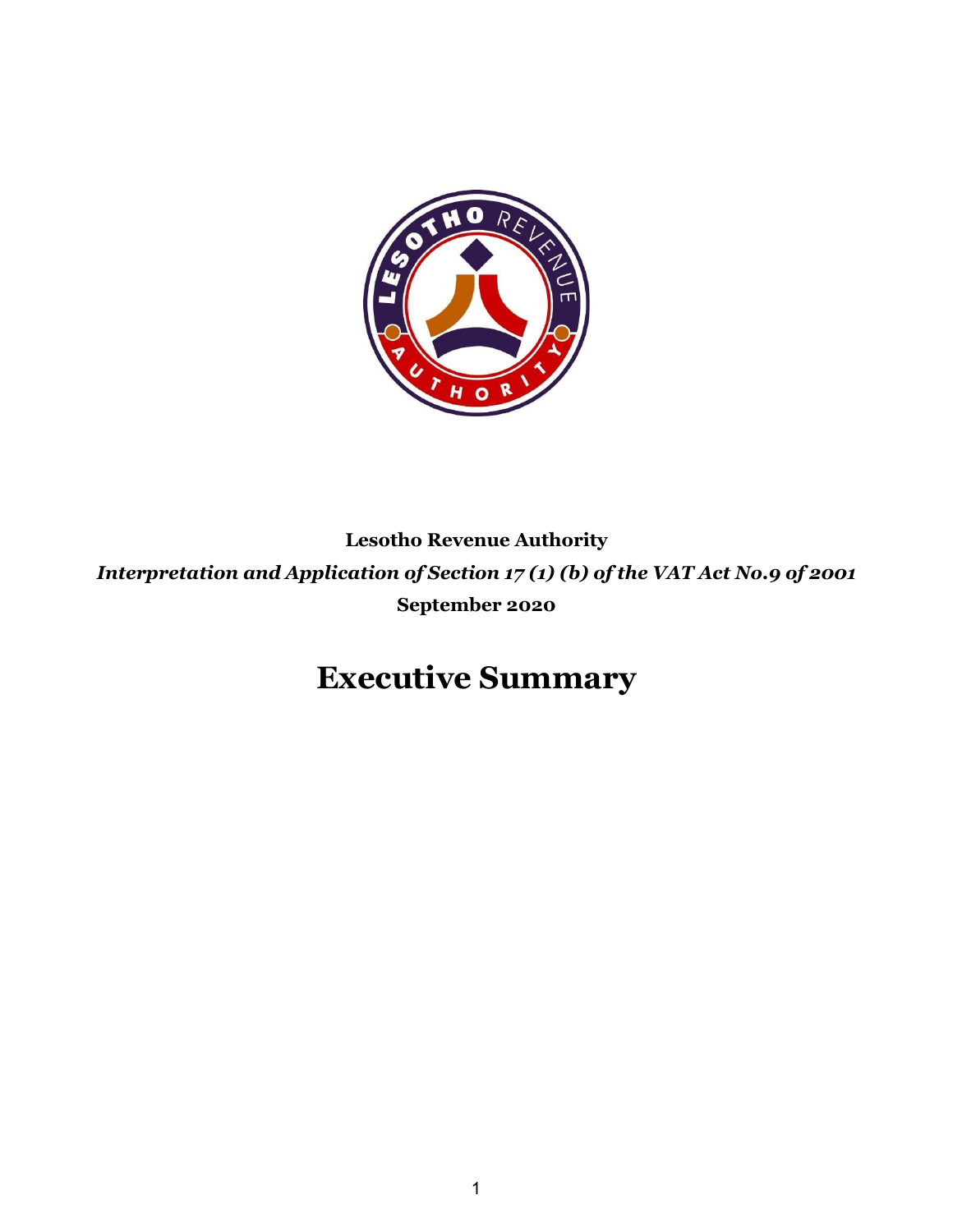### **1.0 Background**

The legal opinion on interpretation and application of provisions of section 17 relating to registration attached hereto was birthed by the need to curb improper claim of input credit tax by 'vendors' who were not qualified by virtue of not making taxable supplies. Some of these companies did not qualify because they were still in a development stage or otherwise their turnover projections were not accurately assessed. The points highlighted below are key takeaways from the opinion.

### **2.0 Section 17 (1)(b)**

The opinion outlines that most challenges relating to registration are centered around section 17 (1) (b). It is also shown, if properly applied, section 17 as a whole has safeguards against abuses highlighted in the paper.

### **3.0 Registration**

Submission is made that section 17(1) as a whole is a mechanism to ensure that persons who should be in the tax net are registered.

### **4.0 Taxable Supplies**

The qualification for a vendor to validly claim credit for input is premised on the vendor's ability to make taxable supplies. Vendors who are not yet making taxable supplies should not be able to claim credit for input tax.

### **5.0 Safeguards Against Loss of Revenue**

- Subsection 8 gives the Commissioner powers to consider every application and register only those persons who are eligible for registration. The challenges experienced were caused by the practice of automatically registering most persons who applied for registration without enough scrutiny as to their eligibility.
- Subsection 9 provides that the Commissioner is empowered to prescribe dates of effective registration. This provides the commissioner with control.
- Subsection 11 provides that registration takes effect from the date of registration as specified in the VAT certificate or a later date determined by the Commissioner. Prescribing the date of effective registration prevents vendors who are not qualified from claiming credit for input tax.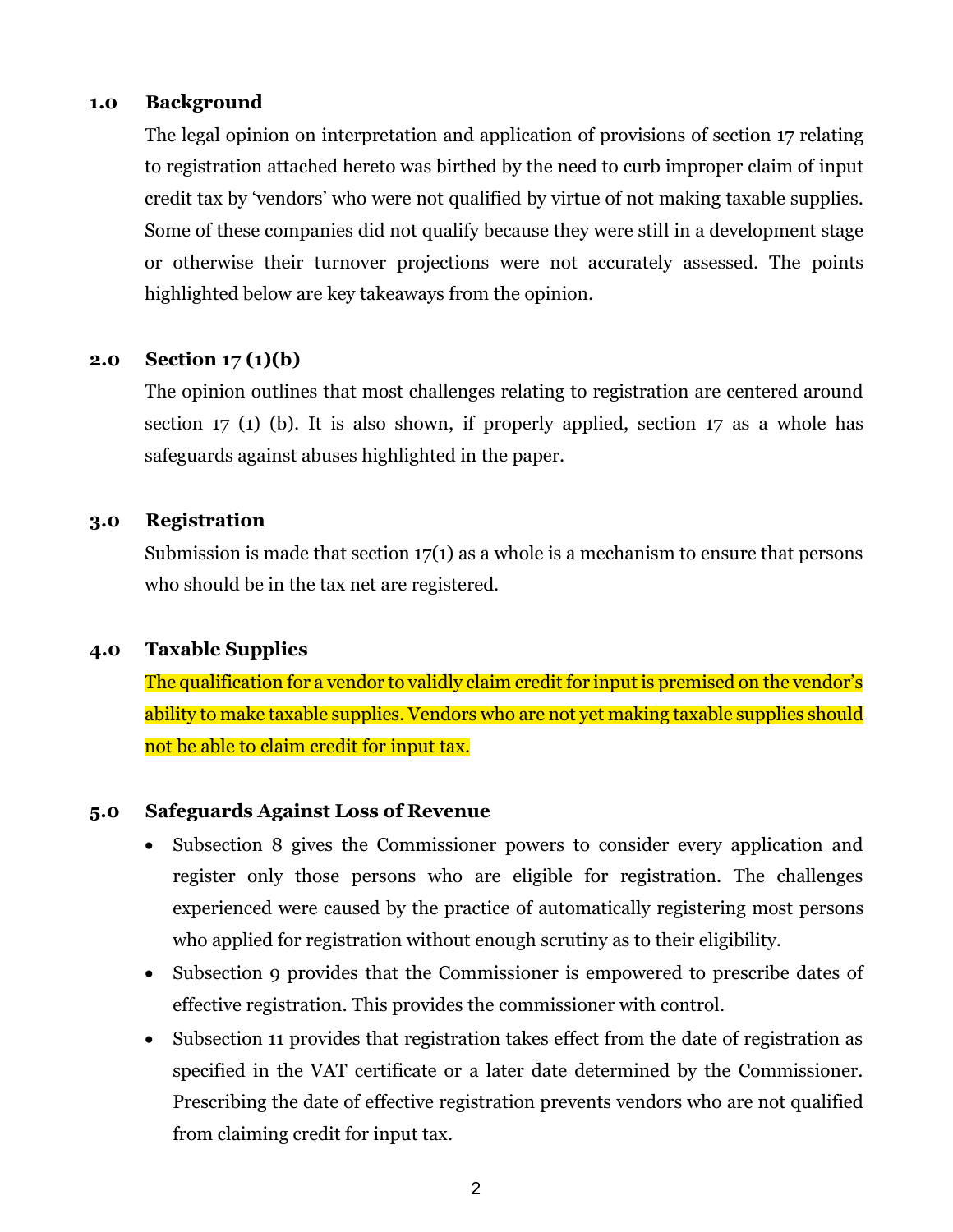### **6.0 Conclusion and Recommendations**

It is recommended that the safeguards found in the law be used to minimize revenue loss through fraudulent claims made by vendors who never intended to make any taxable supplies within the prescribed timelines. Careful assessment of each application for registration needs to be made to ensure that only those who qualify are registered. Secondly, to include appropriate conditions to every registration made to ensure minimal revenue loss and quickly deregister vendors who are not making taxable supplies.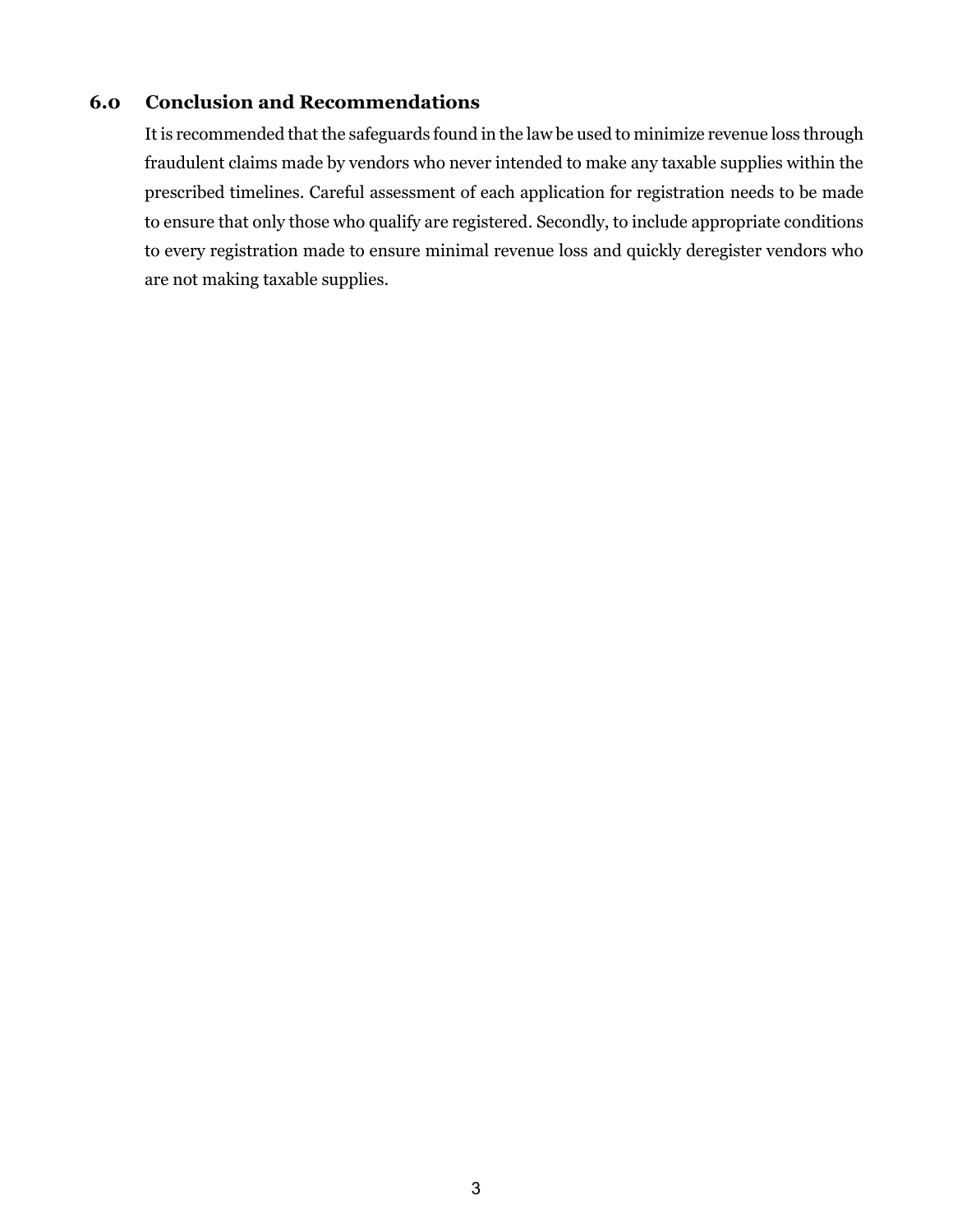## **Terms and Definitions**

# **"In this interpretation Note, the following words shall bear the same definitions as they are defined in the VAT Act, unless the context indicates otherwise.**"

**Authority** – means the Lesotho Revenue Authority;

**Input tax** – means value added tax paid or payable in respect of a taxable supply to, or a taxable import by, any person, but does not include additional tax;

**Person**–includes a partnership, company, trust, government, political subdivision of a government, or public international organization;

**Taxable supply** – means a supply of goods or services (other than an exempt supply) made in Lesotho by a vendor for consideration in the course or furtherance of an enterprise carried on by the vendor; and

**Vendor** – means a person who is, or is treated as, registered under the Act.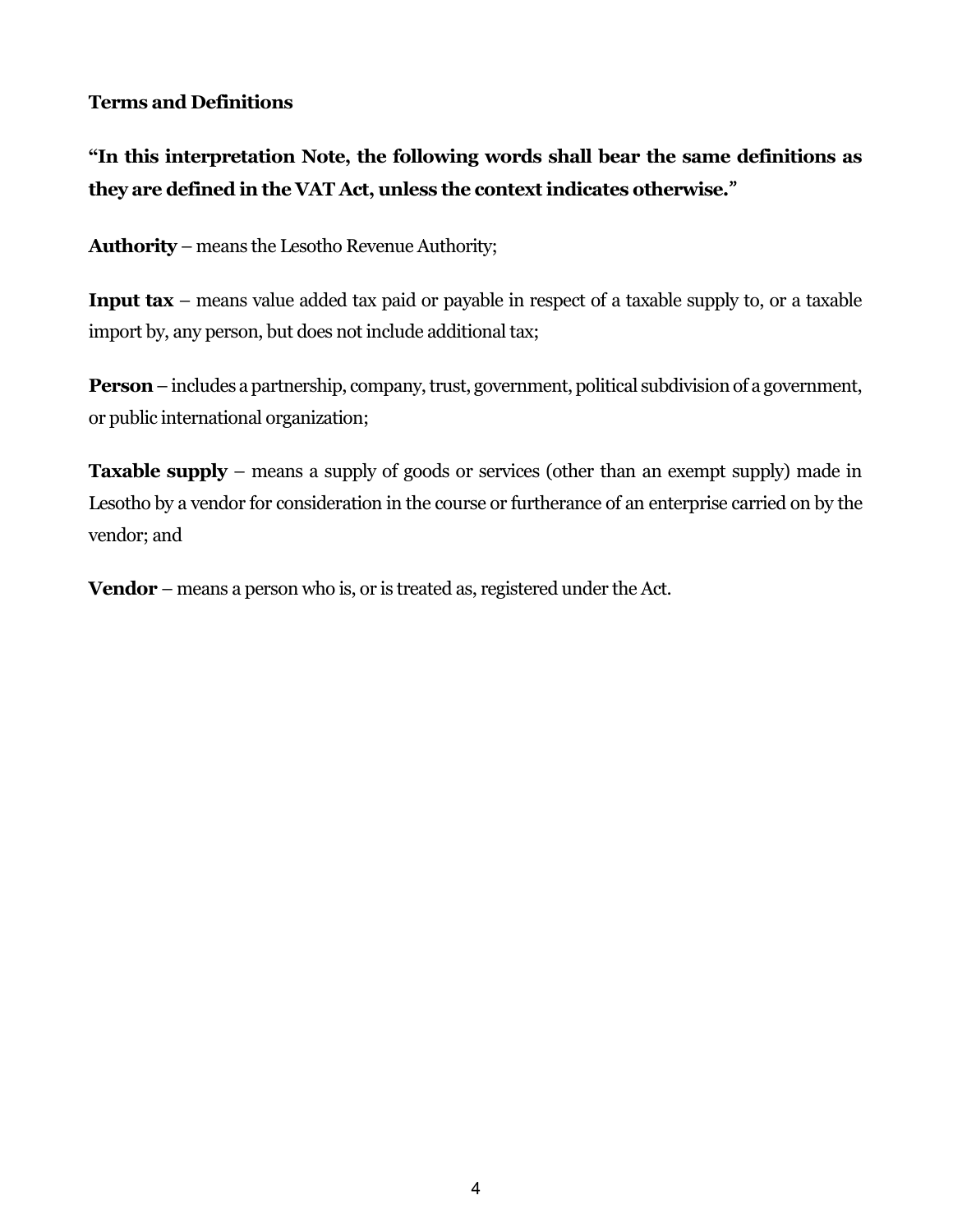## **Introduction and Background**

- 1. Section 17 of the VAT Act<sup>1</sup> makes provision for registration of taxable persons, commonly known as 'vendors' and outlines the different scenarios which qualify and disqualify a person for registration.
- 2. Upon registration, a person carrying on an enterprise in Lesotho is accountable for Value Added Tax on the taxable supplies of goods and services made by the person. This is normally known as output tax. Effectively the registered vendor becomes the Authority's agent. The Act outlines the different scenarios which qualify and disqualify a person for registration.
- 3. Registration of a person as a vendor is key as it has the effect of imposing certain obligations and duties upon the vendor. Amongst the obligations included are collection and remission of the VAT to the Authority.
- 4. The Act recognises different categories of registration which include compulsory registration and voluntary registration.
- 5. In addition to this the vendors are then entitled to claim refunds for input tax, that is the VAT they paid in the process of acquiring taxable supplies that are going to be used in their business activities.
- 6. The aim of this interpretation note is to set out the proper interpretation and application of section 17(1) (b) and demonstrate that the Act itself has inbuilt safeguards against abuses such as those highlighted below. Section  $17(1)(a)$  and (b) provide that  $-$

*"A person who is not already registered is required to apply to be registered as a vendor- (a) within fourteen days of the end of any period of twelve months if during that period the person made taxable supplies the taxable value of which exceeded the registration threshold set out in subsection (2); or*

*(b) at the beginning of any period of twelve months where there are reasonable grounds to expect that the total taxable value of taxable supplies to be made by the* 

<sup>1</sup> Act 9 of 2001 as amended.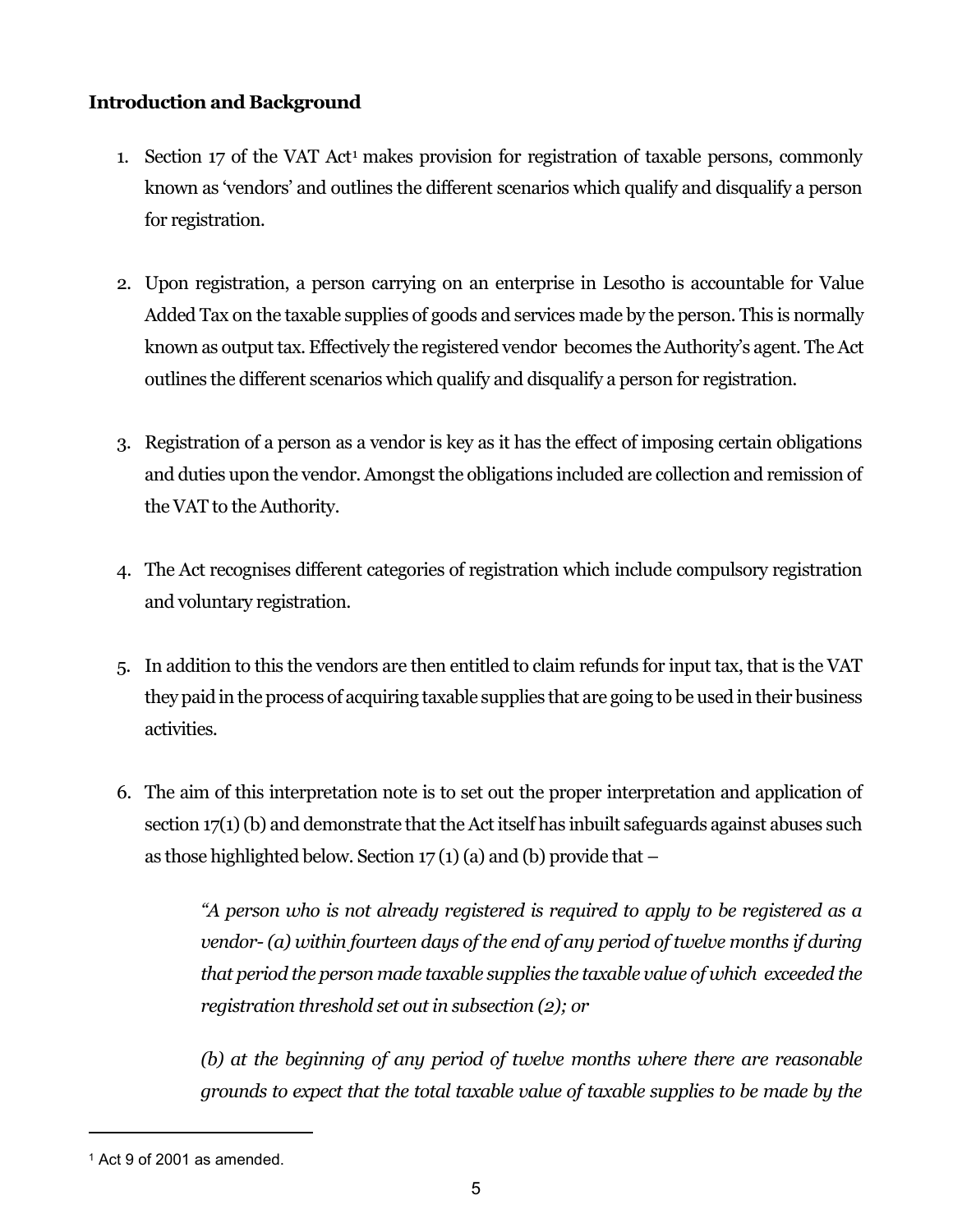*person during that period will exceed the registration threshold set out in subsection (2)."*

- 7. The provisions discussed below revolve around the concept of 'taxable supplies'. Section 5 of the Act states that value added tax is imposed on  $-$  every taxable supply and every taxable import hence a taxable supply has been explained as a supply or transaction on which VAT is imposed. Two key elements of a taxable supply are that the supply of goods and services must be made as part of the economic activities of the supplier, and against payment (or for consideration) to that person from some other person. Section 12 (1) provides that a taxable supply is a supply of goods or services (other than an exempt supply) made in Lesotho by a vendor for consideration in the course or furtherance of an enterprise carried on by the vendor. Subsection (2) provides that a taxable supply includes a supply by way of an export of goods or services by a vendor for consideration in the course or furtherance of an enterprise carried on by the vendor. VAT is a broad-based indirect tax applicable in respect of a wide range of goods and services supplied by vendors. It is collected at each stage in the production and distribution chain. The liability to charge VAT arises each time a taxable transaction is carried out by a vendor and does not dependon the profitability or outcome of the transaction because VAT is not a tax on business profits or turnover, but on consumption.
- 8. It has been stated also that the common pattern of an invoice-based VAT is that a charge to VAT is imposed on all transactions within the state and within the scope of the VAT. Each taxable person is allowed a deduction against the total VAT charged by the person to take account of any VAT paid by the person on inputs related to transactions within the scope of the VAT. A transaction within the scope of VAT and on which VAT is imposed is commonly called an output and the VAT collected on it is called output tax. A transaction made to the person making the output is known as an input, and the VAT paid by that person when obtaining the input is an input tax. The internal charge to tax, consistent with the principles noted above, is therefore a charge amounting to the output tax received by a person less the input tax paid by that person. The charge to tax must therefore identify on which outputs, and by which persons, output tax must be collected, and what input tax is available as a deduction against that output tax.

### **Mandatory Registration**

9. Section 17(1)(a), (2) and (6) of the Act compels different categories of persons or entities to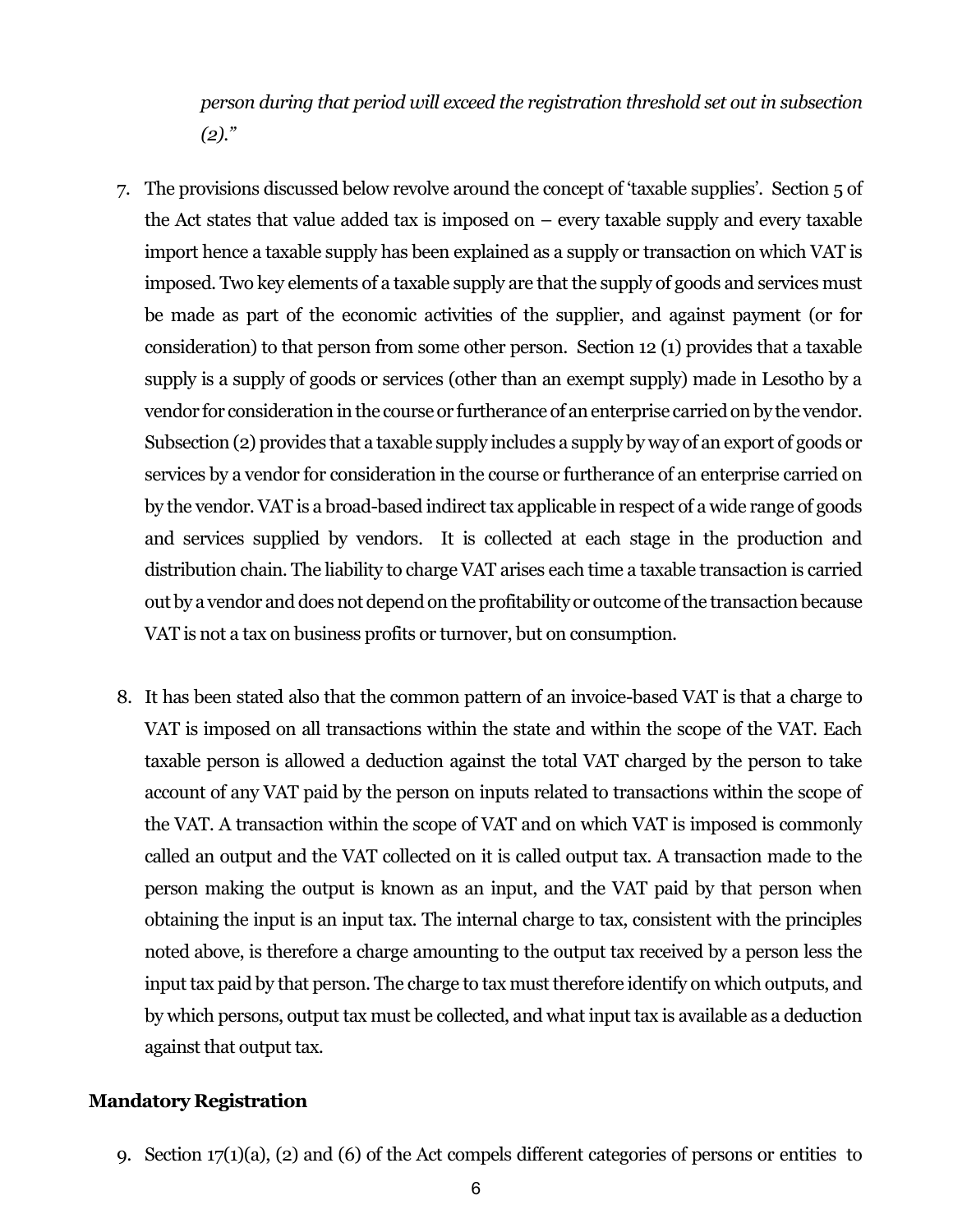register as VAT vendors regardless whether such persons meet the registration threhold or not The following are obliged to register:

- a) a person who is an auctioneer ;
- b) a person who carries on an enterprise outside Lesotho but whose goods are consumed in Lesotho;
- c) a local, regional, or local public authority or body that carries on enterprises is required to register at the time it commences the enterprises;
- d) a person who made taxable supplies which exceed registration threshold for a year is expected to register 14 days after the laspe of twelve months period.

### **Voluntary Registration**

10. Section 17(5) permits a person who makes taxable supplies to apply for registration as a vendor even if the person does not meet the registration threshold. On the other hand section 17(1) (b) allows a person or entity to apply for registration at the beginninng of twelve months where there are reasonable grounds to expect that the taxable value of taxable supplies made by that person will exceed the registration threshold during that period.

# **Challenges faced by the Authority following registration of vendors under section 17(1) (b)**

- 11. The Authority has often had to deal with cases where persons registered for VAT claim refunds in circumstances where no taxable supplies were being made and no output VAT was remitted. These persons use section 17 (1) (b) read with other relevant provisions such as section 23 to justify making the claims for refunds. It goes without saying that the claims result in huge revenue losses for the Authority and by extension, the Government of Lesotho. The aim of this interpretation note is to set out the proper interpretation and application of section 17 (1) (b) and demonstrate that the law itself has inbuilt safeguards against abuses such as the one highlighted above.
- 12. Majority of persons who apply for registration in terms of section 17 (1) (b) often make use of it with a sole intention of enjoying the rights of claiming input tax without any intention of making taxable supplies.
- 13. In majority of cases the issue has been whether a person who registers for VAT under section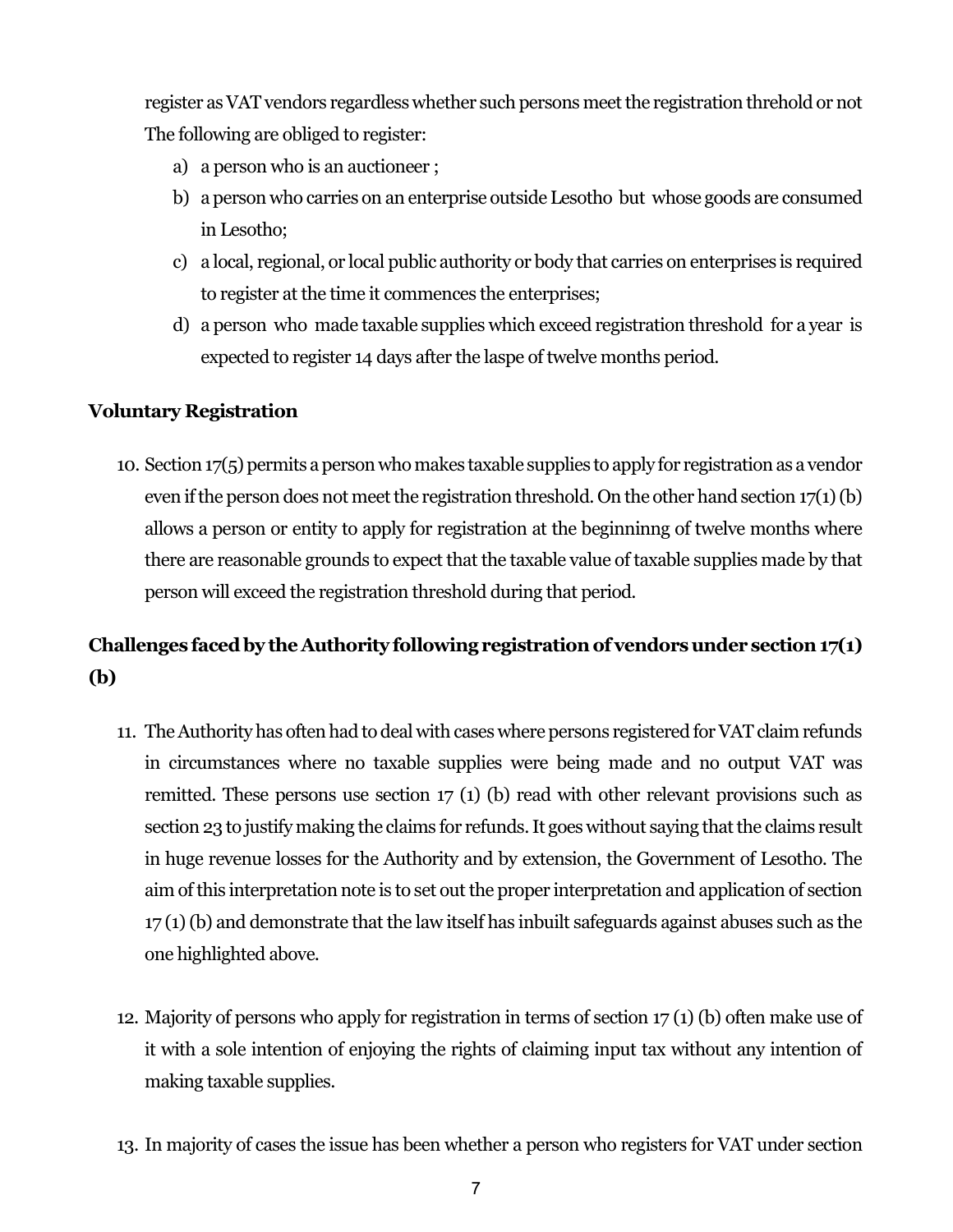17 (1) (b) is entitled to claim input credit refunds by virtue of being registered but where no taxable supplies were being made. Put in another way, is a vendor entitled to claim input tax credit when they are not making taxable supplies. This will necessarily lead to the correct application of the relevant registration provisions.

- 14. Section 17 (1) (a) provides that a person who is not already registered is required to apply to be registered as a vendor within fourteen days of the end of any period of twelve months if during that period the person made taxable supplies, the taxable value of which exceeded the registration threshold set out in subsection (2). This means that a person who is not yet registered, but who is already trading is required to apply for registration within fourteen days of the end of any twelve months period, where taxable supplies exceeding the threshold are made during that period. This is clarified by subsection 4 (a) which explains that the 'taxable supplies' referred to here are supplies that would be taxable supplies if the person making the supply were a vendor. A vendor is a person who is, or is treated as registered under the Act.
- 15. The phrase '*end of any period of twelve months*' means that the twelve months period is used to set the time limit for a person to apply to be registered. It does not preclude a person from applying for registration if the threshold is reached before the period of twelve months elapses. This also applies to people who are just beginning to make taxable supplies. The twelve month period is a management tool which ensures that persons who should register should actually register and those who need not register should not register. It also sets the time period within which persons who have reached the threshold have to register, after reaching the threshold. The twelve month period is not to be taken as applying retrospectively, that is, even before the person starts making taxable supplies.
- 16. An example is a person who begins trading in the month of May 2016 and reaches threshold at the end of January 2017. If subsection 1 (a) is taken to mean that a person waits for the end of a twelve-month period in order to register, they would have to wait until end of April 2017 to be registered within 14 days in the month of May 2017. It is submitted that this would lead to unintended results because we would have a situation whereby a person who has reached threshold would wait a long time before they can actually register. Therefore a proper interpretation should be that upon reaching the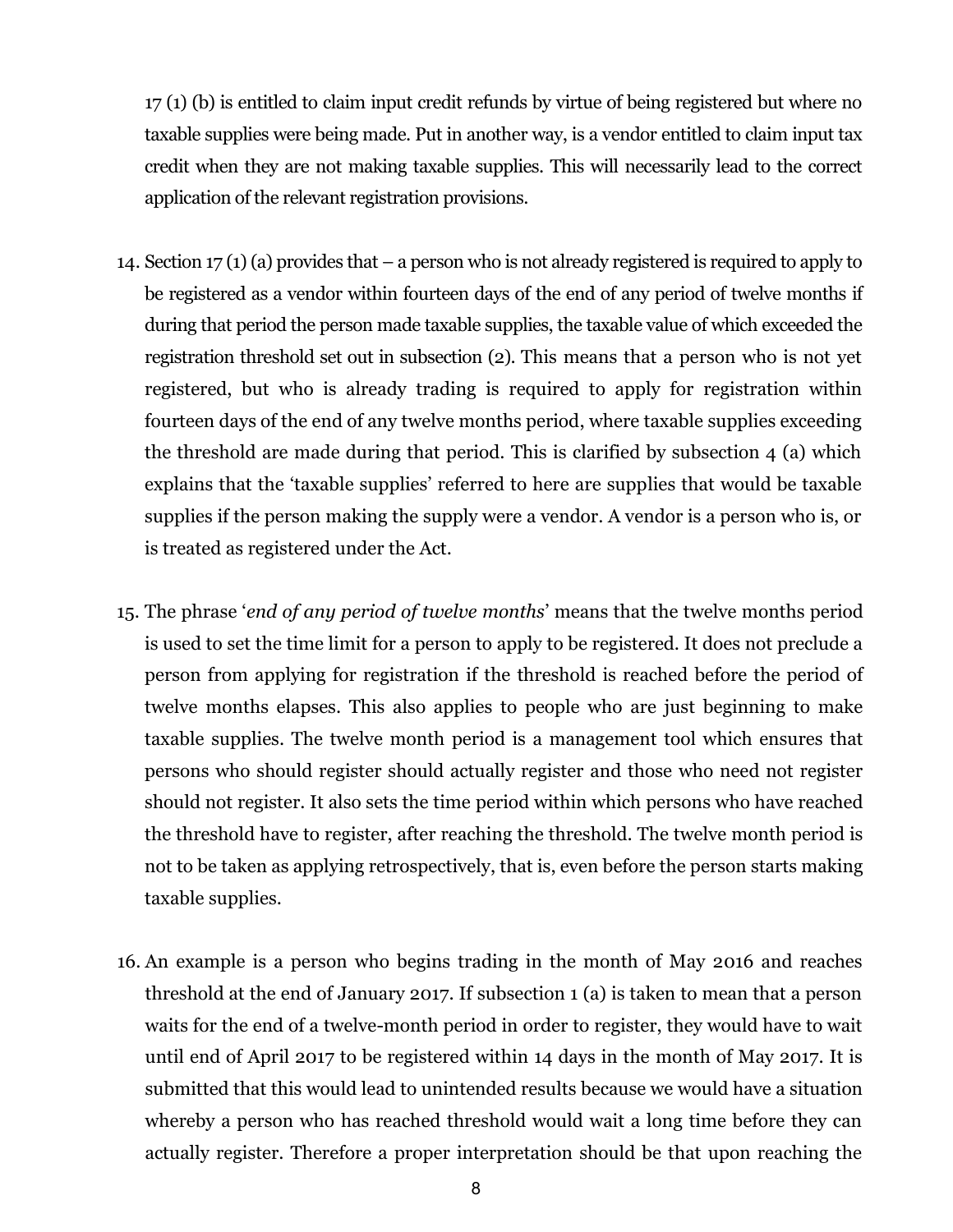threshold, a person should register immediately. Therefore sub-section (1) is meant to ensure that persons who should be in the tax net and be registered, are indeed registered.

- 17. Section 17 (1) (b) provides that a person is required to apply at the beginning of any twelve months where there are reasonable grounds to expect that the total taxable value of taxable supplies to be made by the person during that period will exceed the registration threshold set out in subsection (2). This means that a person not yet registered, who begins trading or has been trading for some time, should register at the beginning of any twelve months period when there are reasonable grounds to expect that the total value of taxable supplies will exceed the applicable threshold.
- 18. Section 17(1)(b) of the VAT Act, broken down into its essential requirements requires the following:
	- a) An application to be made;
	- b) At the beginning of any period of twelve months;
	- c) Where at the beginning of such period of twelve months, a taxpayer entertained reasonable grounds to expect that it will during the twelve months period make supplies exceeding the registration threshold.
- 19. Understanding the application of section 17 (1) (b) is key because many of the entitities who claim huge refunds but do not make taxable supplies were registered under it. It is important to note that every application still needs to be assessed whether the person qualifies to be registered or not.
- 20.Section 23 (1) (b) provides that a credit is allowed to a person on becoming registered under section 17 for input tax paid in respect of goods or services on hand at the date of registration held for making taxable supplies, provided the goods or services were acquired by that person not more than two months before the date of registration and an application for the credit is made within two months after the registration date. Section 23 (3) (b) provides that an input tax credit allowed under section 1(b) arises on the date registration takes effect.
- 21. It is submitted that vendors who are not yet making taxable supplies are not entitled to claim credit for input tax. Credit for input tax is allowable only for input tax paid in respect of taxable supplies. Allowing credit for input tax simply because a person is a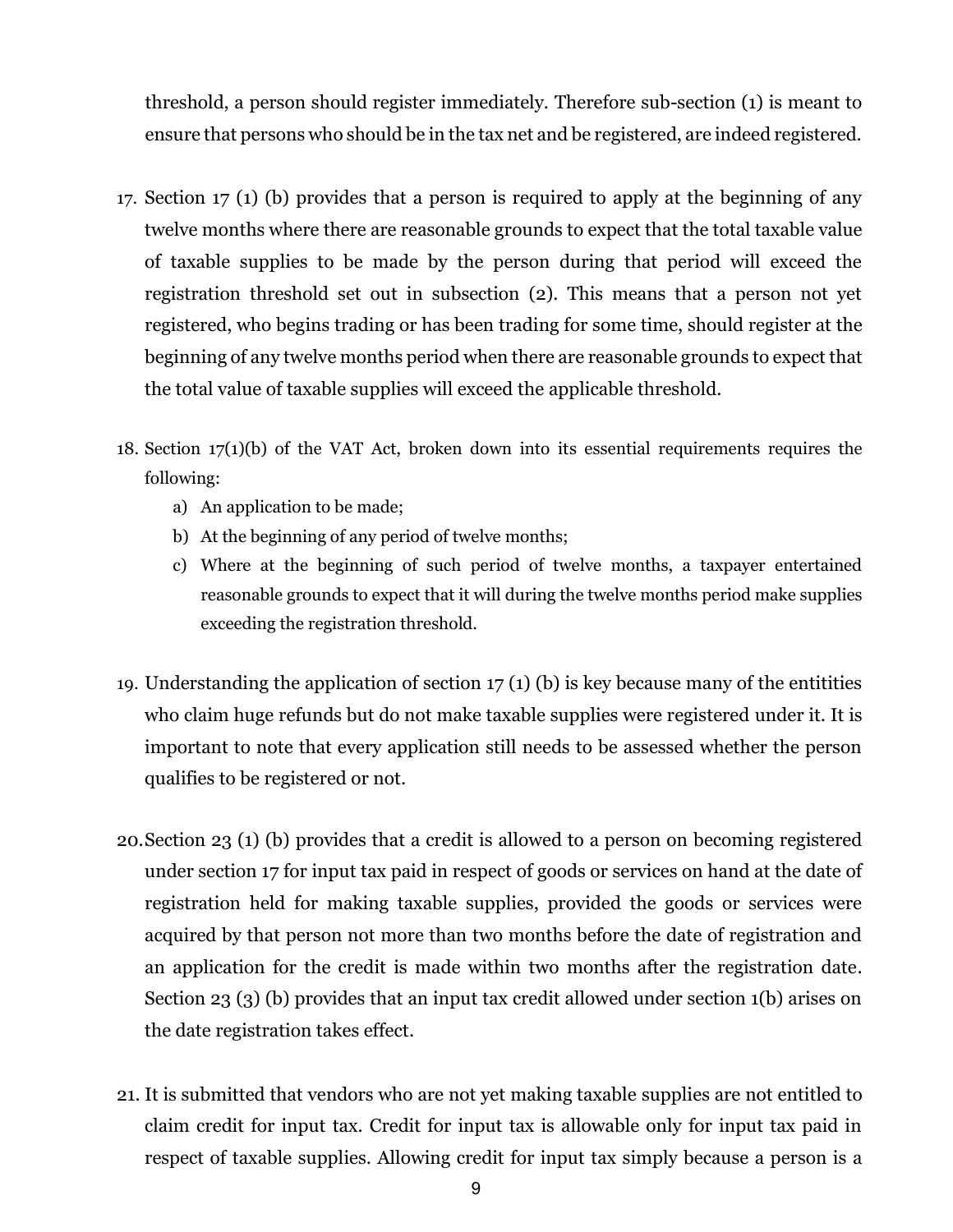vendor but without making taxable supplies violates the fundamental principles of the VAT system. The importance of making taxable supplies as a vendor is further shown by section 18 (1) which provides that a vendor is required to apply in writing to the Commissioner to have registration cancelled if the vendor has ceased to make taxable supplies. Therefore once a vendor ceases to make taxable supplies they are disqualified from being vendors. This addresses the situation faced by the Authority of 'vendors' who spend years claiming credit for input tax with no corresponding taxable supplies. To further illustrate this, it is well understood that businesses that are not making taxable supplies are not registered even though they are expected to pay VAT when they acquire goods and services which are used to provide non-taxable or exempt supplies. Examples would include commercial banks, which pay VAT on most of the goods and services that are used to supply financial services which are exempt. The input tax paid is never recovered. Furthermore, exempt organizations are not registered for VAT and the input tax paid is recovered using an entirely different process that does not involve registration

22.It is furthermore submitted that an application in terms of section 17(1) (b) of the VAT Act cannot be made by an applicant at the time the applicant is preparing itself to be in a position to start making taxable supplies. Put differently it cannot be made by an applicant who is not yet in a position to carry out its undertaking, or the operations of the business. Applications for registration therefore should be made at the beginning of twelve months period which the business projects to start making taxable supplies. It is clear that a properly functioning VAT system is a coherent interplay of input and output tax at different stages of the value chain ending with a final consumer. Claiming input tax without the corresponding remission of output tax distorts the system and results in businesses funding their operations through VAT.

#### **Safeguards Against Loss of Revenue**

23.There are some safeguards that are built into section 17 to protect revenue and guard against abuses such as those highlighted above. Section 17 (8) provides that the Commissioner shall register a person who applies for registration in accordance with subsection (1), (3), or (6) and issue to the person a value added tax registration certificate unless the Commissioner is satisfied that the person is not eligible to apply for registration for the purposes of the Act. This provision allows the Commissioner to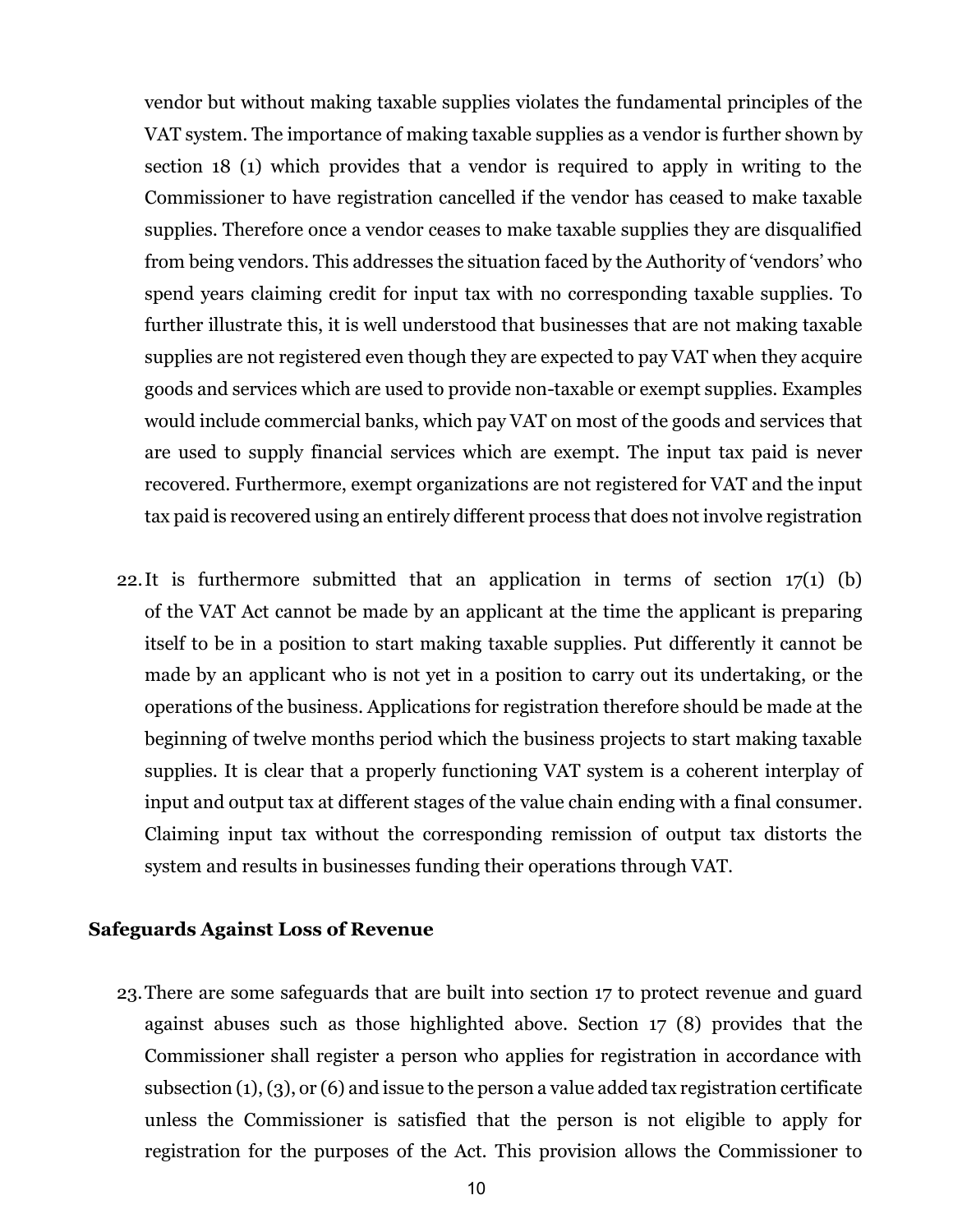consider the application for registration and register such a person having been satisfied that a person is eligible for registration or refuse to register him if not eligible for registration. It appears that the practice in the past has been to automatically register every client who applied for registration without the necessary scrutiny.

- 24.Section 17 (9) provides that a value added tax registration certificate issued under this section shall state the name and other relevant details of the vendor, the nature of the vendor's trading activities, *the date on which the registration takes effect*, the taxpayer identification number of the vendor, and any other matters as the Commissioner may prescribe. This provision effectively says that the Commissioner is empowered to prescribe dates of effective registration, which is something that can be determined for every new registrant. Indeed subsection 11 states that registration under section 17 takes effect from the date of registration as specified in the value added tax registration certificate or *such later date as the Commissioner may determine*.
- 25.Equally, as a means of guarding against revenue loss the Commissioner may set out other terms and conditions in the registration certificate aimed at ensuring final consumers of goods and services do not misuse section 17(1) (b) by applying for registration while there are no reasonable prospects of them reaching registration threshold.

#### **Conclusion and Recommendations**

- 26.It has been established that VAT is meant to work as a system where taxable persons would charge the appropriate rates on the taxable value of goods and services and be entitled to deduct VAT paid in the process of making those taxable supplies. Therefore claiming credits for input without making taxable supplies outside the limits of the law is not allowed.
- 27. The law, specifically section 17 read holistically, provides safeguards that can be used to minimise revenue loss through fraudulent claims made by vendors who never intended to make any taxable supplies within the prescribed timelines. It is submitted that these safeguards should be used immediately. The safeguards are namely carefully assessing each new application for registration as a vendor to ensure that only those who qualify